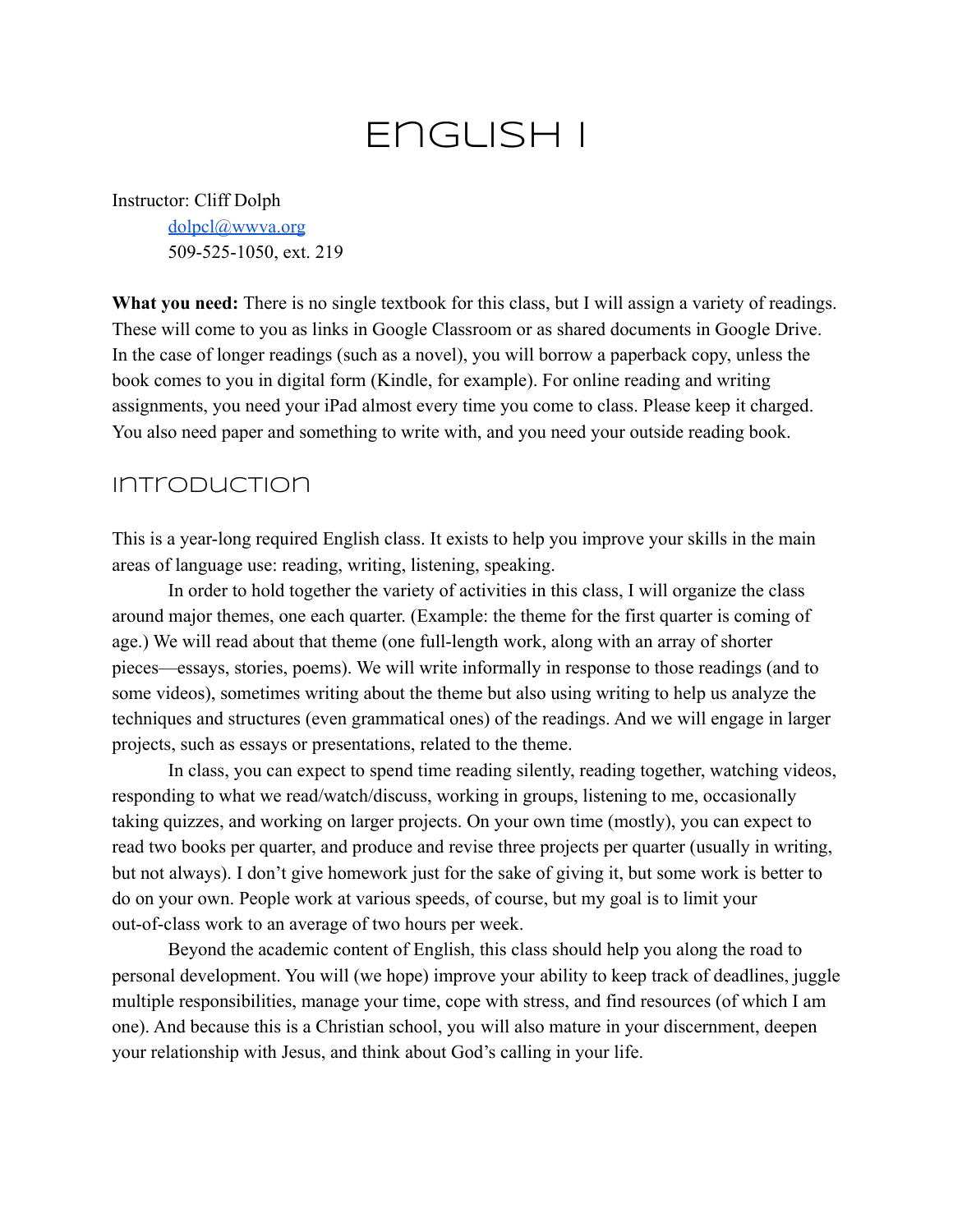## **Grabing**

**In-class work:** Many class periods, I will ask you to complete at least one short informal assignment. This may be a paragraph that you write, a grammatical exercise, an artistic activity, or a group assignment. As a rule, these assignments should be done before you leave class. You mainly receive credit for doing these assignments (not based on their quality), though your work does need to be on target and complete. *30 percent of grade*

**Assessments:** You should learn some concepts in this class—literary techniques, grammatical terms, vocabulary, and other information covered in class. To check your understanding of those concepts, and also to verify that you are doing the assigned reading, I will sometimes have short quizzes. These will always be announced in advance, and they will vary in format. I will also look for other ways for you to show that you have read and understood. *30 percent of grade*

**Projects:** Twice a quarter, you will undertake a larger writing assignment than what we do in class. It could be a story, an essay, a research paper, or a literary analysis. Other projects involve presentations or participation in a group project (mock trial, for example). Whatever the project is, I will give you detailed instructions and grading criteria. You will produce a rough draft and receive feedback from me before you finish the project and get a grade for it. My expectations for these projects are high, but you will have ample time to work on them, and I will give you as much support as possible.

A third project for each quarter will involve outside reading. Each quarter, you need to read a book not assigned for this class. You get to choose that book, though some quarters I will ask you to choose a particular type of book. It needs to be at least 200 pages long, mostly text. I will give you options for how to respond to your book. *40 percent of grade* 

Different assignments carry different weights, and it's good to be aware of that. A project, for instance, might be graded on a 20-point scale, but it has about 10 times the weight of a 10-point in-class assignment. Once all that weighting is taken into account, your grade boils down to a simple 93-90-87-83... (A is 93 percent or better, A- 90 to 93, and so on).

## **POLICIES**

**Turning work in:** Unless there's a reason for you to do an assignment on paper, you should plan to do your work electronically. Assignments usually come to you through Google Classroom, and that's where you will submit them.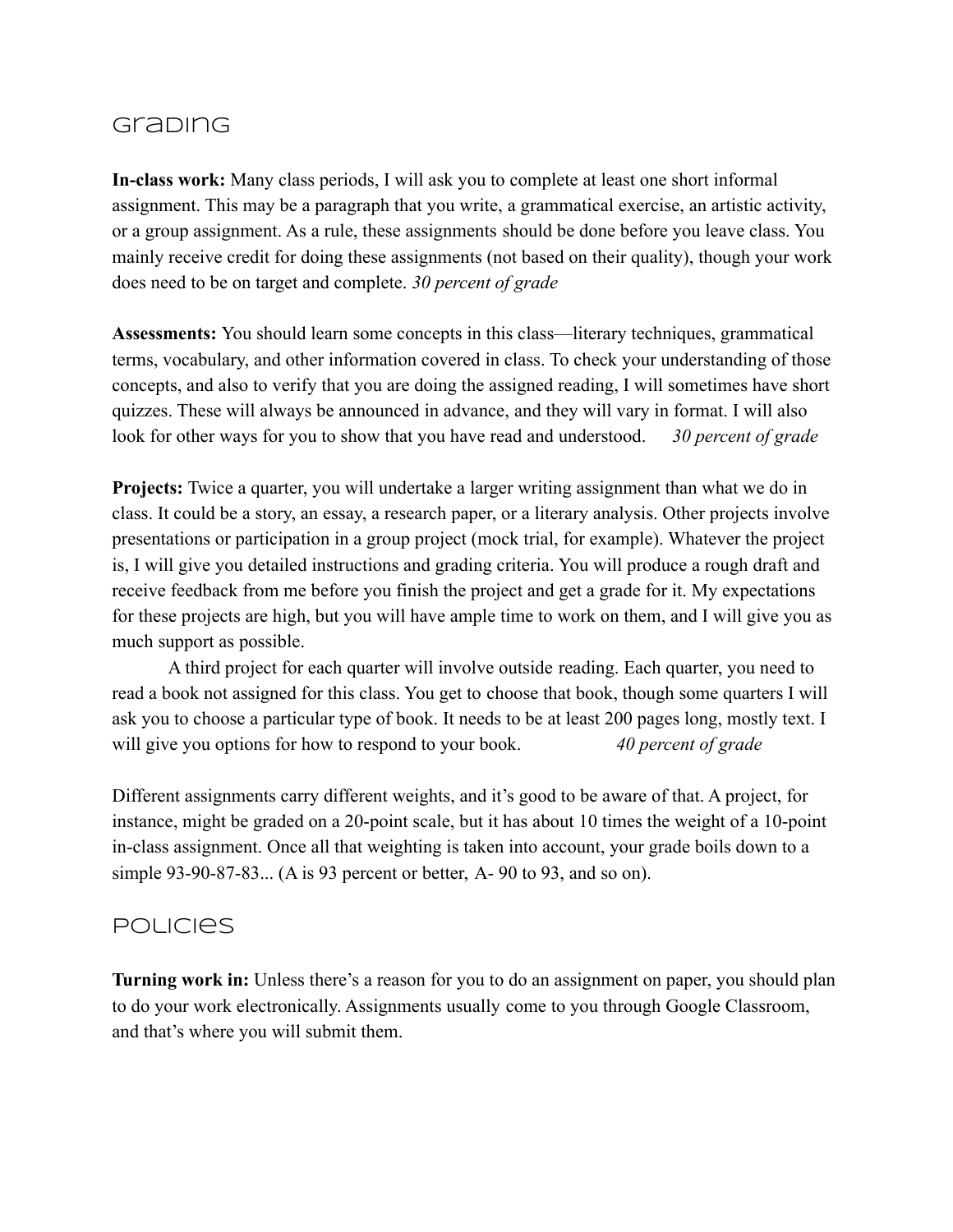**Late work:** In-class assignments should be finished before the end of class. If you need more time to finish an assignment, please let me know. Also please send me an e-mail when you have turned in a late assignment; otherwise I may not remember to grade it. On major assignments, I typically give you a couple of weeks to produce a rough draft, and then a week or so to revise the project. Late final drafts will be penalized 10 percent. Also, procrastinators be warned: I will only accept one major assignment from you during the final week of the quarter.

**Missing class:** When you miss class, it is your responsibility to find out what assignments you missed and make them up within a week of your return to class. Google Classroom is quite helpful when it comes to seeing what you missed. You are also responsible for finding out what content we covered in class, as you might need that content for an assignment or quiz. To clarify an assignment or get some details about content, you can ask a trusted classmate or me. (Hint: The beginning of class is probably the worst time to ask me about what you missed. I recommend asking during work time.) If lots of you are missing, I'll try to e-mail details about what happened in class that day.

**Behavior:** Respect should characterize our interaction in this class. We demonstrate respect by listening to each other and not criticizing each other in a personal manner. We should also show respect for the class itself by dressing in uniform, speaking appropriately (no profanity, racist or sexist comments, or personal put-downs), caring for the classroom, and staying on task. I should demonstrate respect for you by speaking courteously to you, keeping you informed of deadlines and expectations, and handling inappropriate behavior privately if possible.

**Technology**: Technology should help us learn, but it can also interfere with learning. You will need your iPad in class regularly. I expect you to use it for reading and for completing assignments. Remember that the Internet can tempt us to cheat, which interferes with learning. Cheating can cost you dearly (see Academic honesty). Technology can also disrupt class. For that reason, *please use iPads for only the work we are doing*, *and keep your cell phone put away at all times.*

**Academic honesty:** Unless I assign a cooperative project, I expect you to complete your own work. If I suspect that all or a significant part of some work you submit comes from another (unacknowledged) source, published or not, I will ask you to provide evidence of your process in completing the assignment. If you cannot do so, I will consult professional colleagues. If we are convinced that you have plagiarized (stolen words from another source), you will receive no points for that assignment, and I may forward your case to school administration for further disciplinary action.

**Alternative learning:** WWVA has a good resource room. If you have a learning style or learning